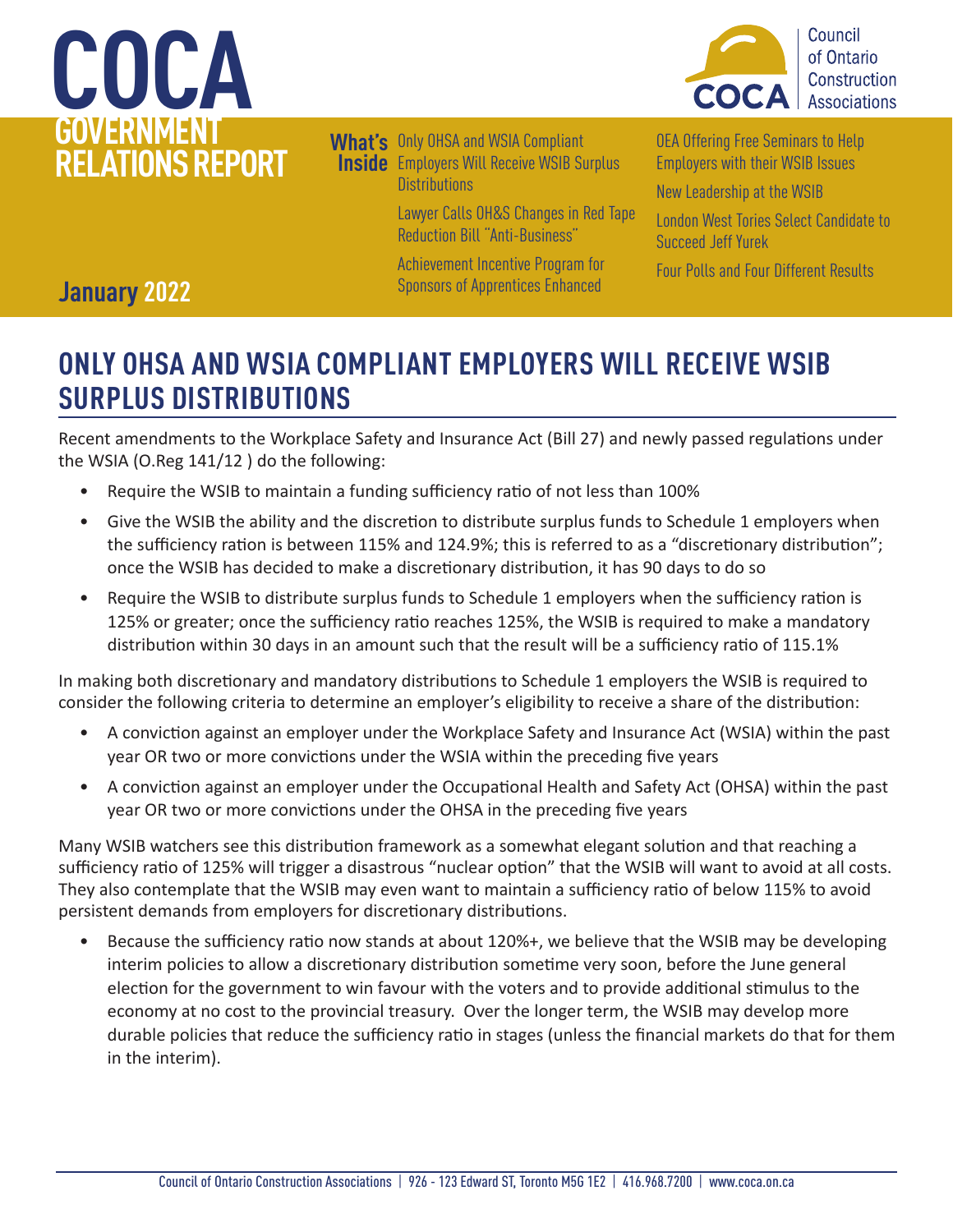<span id="page-1-0"></span>



### **LAWYER CALLS OH&S CHANGES IN RED TAPE REDUCTION BILL "ANTI-BUSINESS"**

Bill 13 Supporting People and Businesses Act, 2021 was a government omnibus "red tape reduction" Bill that amended 32 statutes. It passed third reading and received Royal Assent on December 2, 2021. Schedule 15 of the Bill makes amendments to the Occupational Health and Safety Act.

Norm Keith, an occupational health and safety lawyer with KPMG, didn't see the OHSA amendments as being particularly helpful for employers, in fact he has a completely a different perspective. Known to be a feisty defender on behalf of employers, Keith in a recent article in the Daily Commercial News called the health and safety changes "anti-business". Here's Keith's take copied from that DCN article:

#### **Section 8**

Context: Section 8 of the OHSA sets out the role and responsibilities of a health and safety representative. In the instance of a death or critical illness at the workplace, the worker representative may inspect the accident site under s.51(2) and report the written findings to a director, under s.8(14).

Amendment: Section 8 has been amended to add s.8(14.1) which states that the health and safety representative may share with a MLTSD inspector, any of the findings made under s.8(14).

Employer concerns: The investigation of a workplace incident by a worker health and safety representative may now be legally "shared" with a MLTSD investigator and used against the employer as evidence of non-compliance to convict an employer when charged under the OHSA. This will likely cause suspicions, divisions and undermine the Internal Responsibility System (IRS), the foundation of the OHSA.

Context: Section 9 of the OHSA sets out the roles and responsibilities of a joint health and safety committee in the workplace. Currently, s.9(31) states the members of a committee shall designate one or more members to investigate cases where a worker is killed or critically injured at a workplace, and such members may inspect the incident site under s.51(2) and shall report the findings to a director.

Amendment: Section 9 has been amended to add s.9(31.1), which states that the investigating member may share with a MLTSD inspector any of the findings made under s.9(31).

Employer concerns: Similar to the abovementioned concerns, a Joint Health and Safety Committee (JHSC) representative may share internal investigation information with a MLTSD investigator and it may be used as evidence against the employer when facing charges under the OHSA. Not only will this cause suspicions, divisions and undermine the IRS in the workplace, it also compels employers to get early legal advice, assert claims of privilege and Charter rights to protect the fair trial rights of the construction community.

#### **Section 25(4)**

Context: Previously under s. 25(4), the requirement to prepare and review an annual written OHS policy and develop and maintain that policy did not apply to smaller workplaces of five or less.

Amendment: s. 25(4) has been amended to state that this is still not a requirement for workplaces of five or less "unless otherwise prescribed." In other words, workplaces of five or less may need to meet this requirement if prescribed by regulations.

Employer concerns: Small employers, or workplaces with five employees or less, may now be given the

#### **Section 9**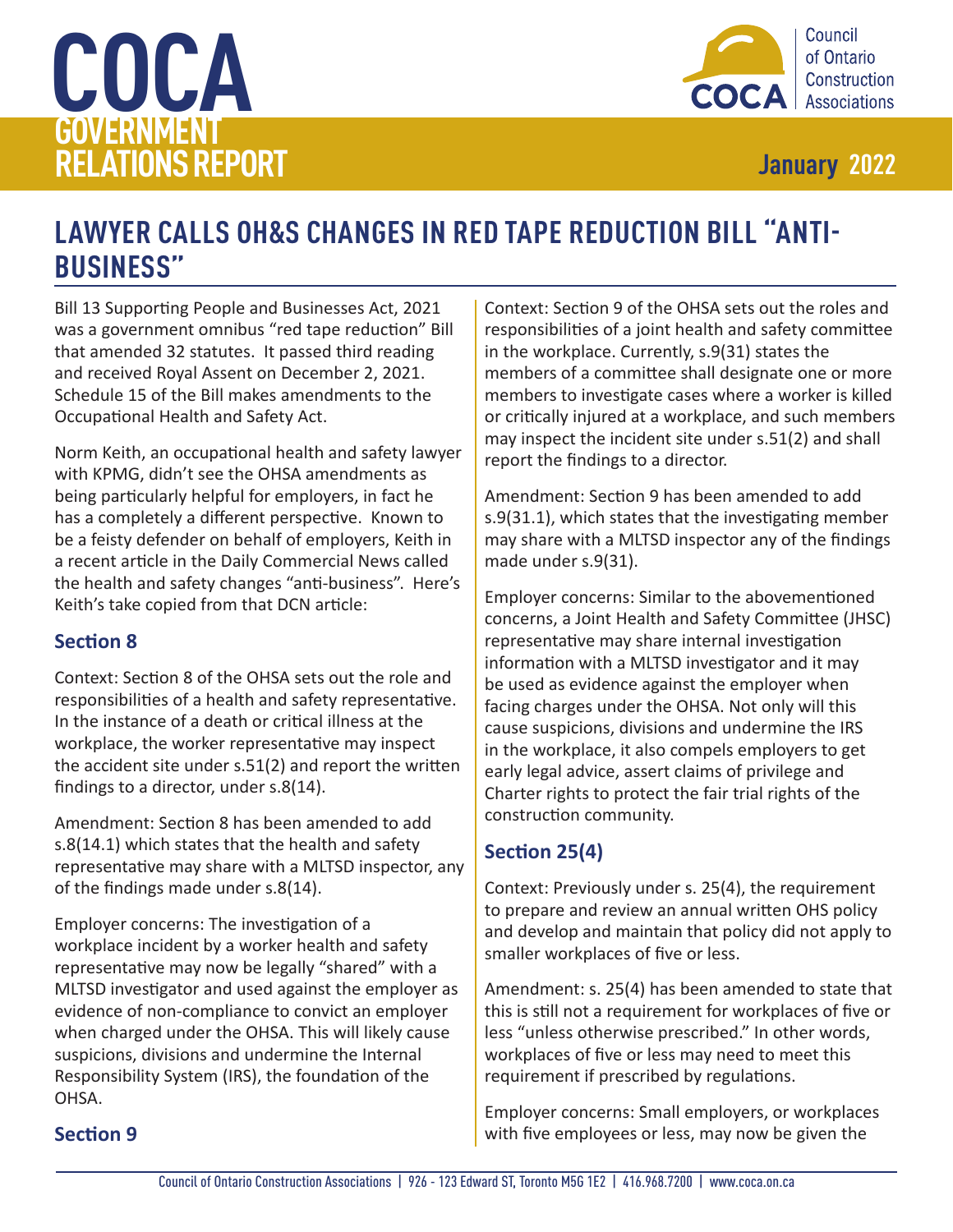# <span id="page-2-0"></span>**COCA GOVERNMENT RELATIONS REPORT January 2022**



heavy regulatory burden of developing a written OHS policy and program and reviewing them every year. No background information or public study was released to justify this new regulatory burden on small contractors and projects are being targeted by this legislative change.

#### **Section 52(1)**

Context: Section 52(1) states that if a person is disabled from performing his or her usual work or requires medical attention due to an accident, explosion etc. at the workplace, but is neither killed or critically injured, the employer must give written notice of the occurrence within four days to the: (1) committee, health and safety representative and the trade union, or (2) the director, if an inspector requires the notification of the director.

Amendment: Section 55.4 has been added to the OHSA which states that for the purposes of s.52(1), an inspector may order an employer to give written notice to a director during such period as may be specified by the inspector.

Employer concerns: This is a "take back" amendment from the OHSA that previously relieved contractors from the regulatory burden of reporting non-critical incidents to the MLTSD. These changes give individual MLTSD investigators unfettered discretion to issue such orders under this new provision. The MLTSD exercises very little supervision, oversight and quality control of the activities of their investigators at construction projects. This new power is open to misuse and abuse with very little recourse by employers, other than to appeal such orders under s. 61 of the OHSA.

The government's justification of these changes in the provincial parliament in third reading was: "This proposal would help support businesses and enhance the role of workplace parties following injuries at work by modernizing rules, obligations and processes."

Nothing could be further from the truth.

Construction industry members will need to review and adjust practices to mitigate the further legal risk associated with these changes."

### **ACHIEVEMENT INCENTIVE PROGRAM FOR SPONSORS OF APPRENTICES ENHANCED**

Beginning on April 1, 2022, the Achievement Incentive program will be enhanced to include the following:

- Milestone payments of \$1,000 to an apprenticeship sponsor for each level of inclass training completed by the apprentice (up to four levels) and an additional \$1,000 certification bonus.
- A new \$1,000 registration payment, and additional \$1,000 payments per level and certification prior to an apprentice turning 25 years of age.
- A new \$1,000 registration payment, and additional \$1,000 payments per level and certification if an apprentice is from an underrepresented group (e.g. women, Indigenous, people of colour, people with disabilities, Francophone, newcomers).

To learn more about the Achievement Incentive and how you can participate in the program, please follow this link <https://www.ontario.ca/page/hire-apprentice>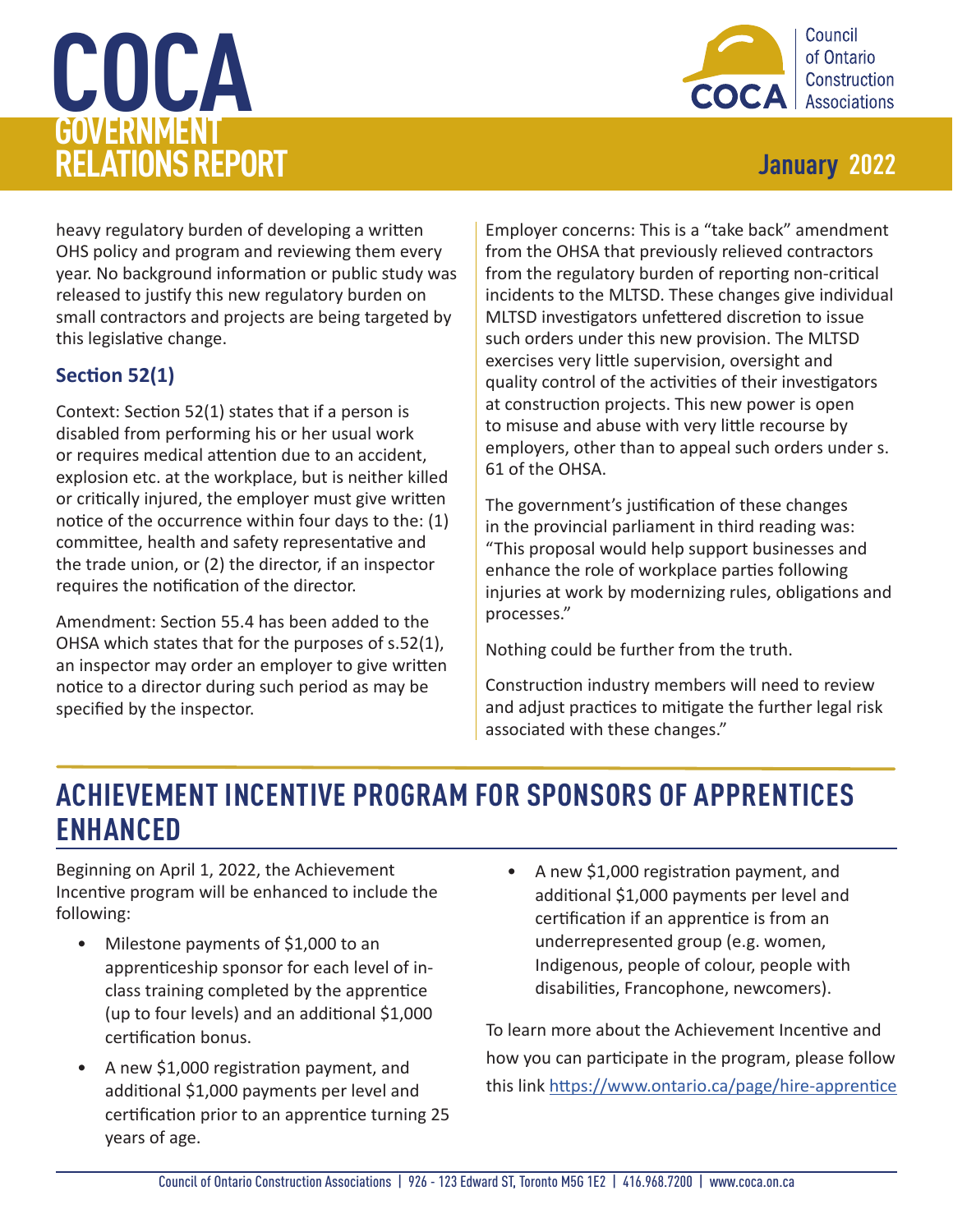<span id="page-3-0"></span>



### **OEA OFFERING FREE SEMINARS TO HELP EMPLOYERS WITH THEIR WSIB ISSUES**

The Office of the Employer Advisor (OEA) is presenting a series of free webinars in February and March. The schedule of the sessions along with the links to register is below. We encourage you to share this information widely so that more construction employers can take advantage of these very practical and helpful learning opportunities.

To register and view all of OEA's webinars follow this link: <https://www.employeradviser.ca/webinars/>

#### **OEA Services - WSIB update**

Feb 1, 2022 | Time: 10:00 am ET This webinar outlines the OEA services available to Ontario employers dealing with workplace safety insurance issues and when to engage those services. Also covered are the recent changes relating to COVID-19 and the WSIB's new rate framework.

#### **Introduction to Workplace Safety and Insurance**

Feb 3, 2022 | Time: 2:00 pm ET  

This webinar provides a basic overview of Workplace Safety and Insurance: who is covered, what are accidents, and reporting and other legal obligations. In addition, employer classification, return to work and appeals are addressed.

#### **Completing The Form 7 An Employer's Guide**

#### Feb 8, 2022 | Time: 2:00 pm ET

This webinar walks you through an employer's obligation to complete their 'report of accident' – the Workplace Safety and Insurance Board's (WSIB) Form 7. You will learn what information the WSIB is looking for and best practices for answering the form questions.

#### **Claims Management Tips**

Feb 10, 2022 | Time: 10:00 am ET   This webinar provides you with helpful practices to better manage your Workplace Safety & Insurance needs – starting from your hiring practices to dealing with an injured worker and their subsequent return to work.

#### **SIEF and Cost Reduction Tools**

Feb 15, 2022 | Time: 10:00 am ET  

This webinar explains the tools available to employers to reduce their accident costs and, in some cases, have them removed entirely.

#### **A Practical Guide to Return to Work for Employers (Non-Construction)**

Feb 17, 2022 | Time: 2:00 pm ET

This webinar explains the benefits of having a return to work program, your legal obligations under the WSIA, key steps for implementing a return to work program and plan, as well as resolution strategies for disputes in return to work.

#### **A Practical Guide to Return to Work for Employers (Construction)**

Feb 22 , 2022 | Time: 2:00 pm ET This webinar explains the benefits of having a return to work program, your legal obligations under the WSIA, key steps for implementing a return to work program and plan, as well as resolution strategies for disputes in return to work.

#### **WSIB Appeals**

Feb 24, 2022 | Time: 10:00 am ET This webinar outlines the appeal process, the different levels of appeal, and how to prepare for either your own, or your worker's appeal.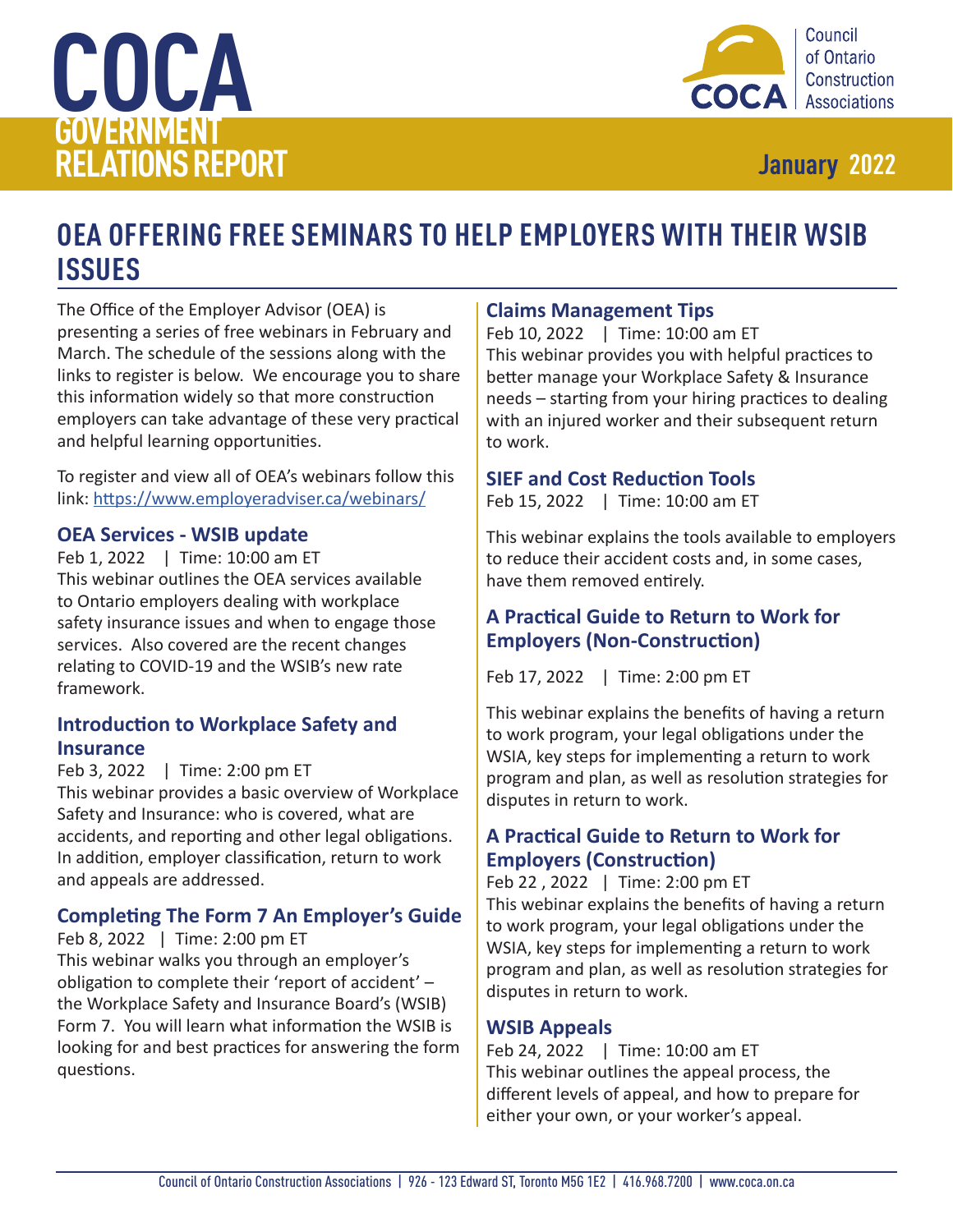<span id="page-4-0"></span>



### **NEW LEADERSHIP AT THE WSIB**

The government of Ontario has appointed Grant Walsh to serve as the new Chair of the Board of Directors of the Workplace Safety and Insurance Board. Walsh who has been a member of the WSIB's Board of Directors for the past several years also serves on the boards of a number of other organizations. He is the Managing Director of Walsh Leadership Group Inc. and was previously Chairman of Canada Lands Corporation and President & CEO of St Peter's Health System. He earned a BA from Roberts Wesleyan College, an MBA from Southern Illinois University Edwardsville and a Chartered Director designation from McMaster University. His term as WSIB Chair will commence when the term of the current Chair, Mrs. Elizabeth Witmer, expires on February 14th.

The government also looked to the WSIB's Board of Directors in its 18-month search to find a new President & CEO. Jeff Lang of London Ontario has been appointed to succeed Acting President & CEO Tom Bell commencing on April 15th. Lang who is the owner and President of Exi-Plast Custom Moulding, was the unsuccessful PC standard bearer in the London West riding in the 2000 federal election and has been active in community affairs including service on the London Police Services Board.

Of interest to WSIB watchers may be the following about Lang's mandate copied from an article in the January 22, 2022 edition of The London Free Press, "He (Minister Monte McNaughton) cited decentralizing the WSIB as one example of the changes Lang will be spearheading. McNaughton noted the 'outrageousness' of the agency having a call centre in downtown Toronto, and indicated he wants Lang to reduce its real-estate footprint."

Consistent with the rules governing these types of appointments, both new leaders have been appointed to three-year terms. We congratulate both Mr Walsh and Mr Lang on their appointments, wish them much success and look forward to working with them to ensure the province's workplace compensation system meets the needs of Ontario's workers and employers and supports prosperity across the province.

Appointed to fill vacancies on the WSIB's Board of Directors created by these appointments are:

- Executive strategist, consultant and coach and former executive search consultant Sandra Wrycraft
- Peter George

### **COCA HAS MOVED**

**Our new address is:**

**123 Edward Street, Suite 926 Toronto ON M5G 1E2 Phone (416) 968-7200**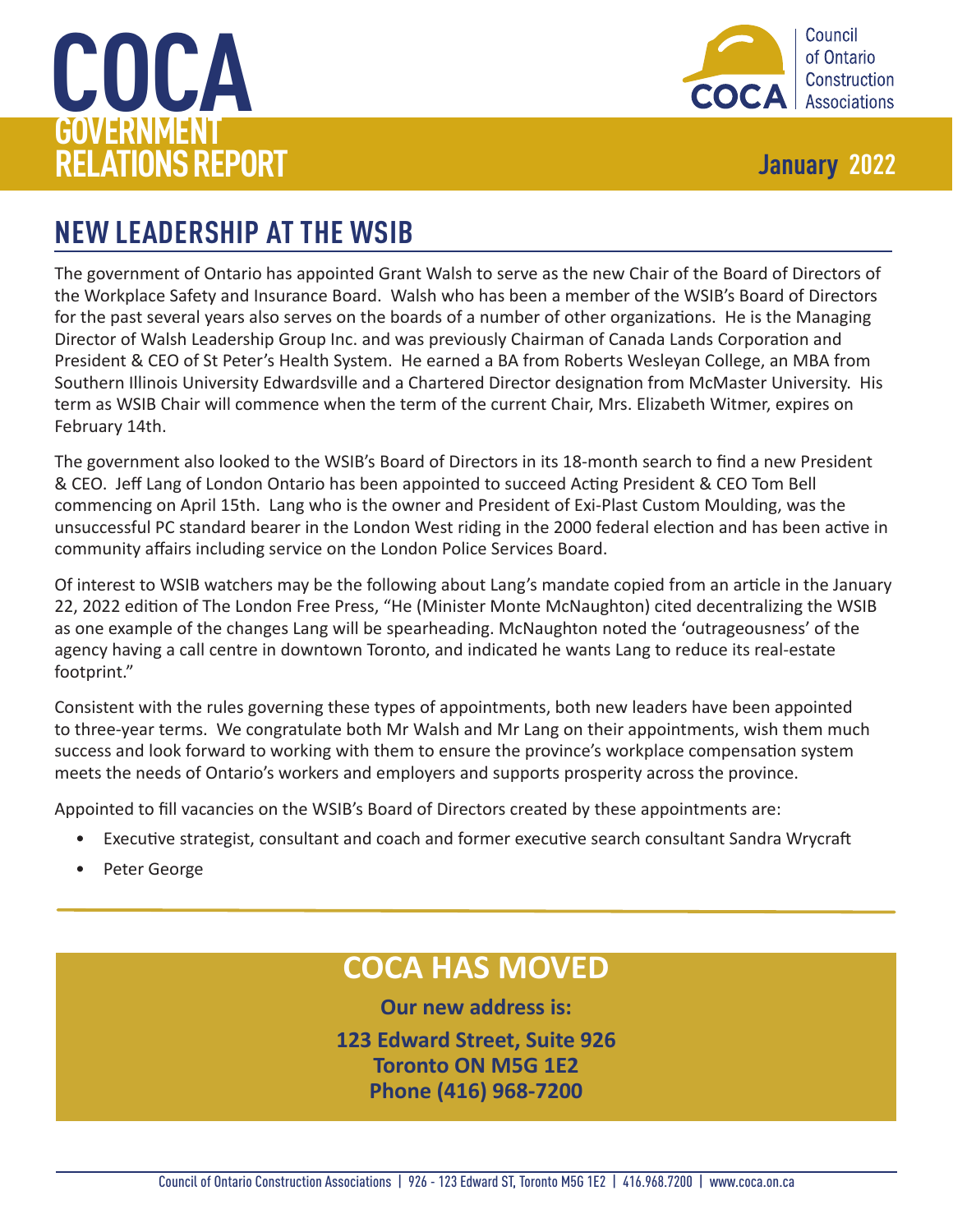# <span id="page-5-0"></span>**COCA GOVERNMENT RELATIONS REPORT January 2022**



## **LONDON WEST TORIES SELECT CANDIDATE TO SUCCEED JEFF YUREK**

To the surprise of almost everyone, on Friday, January 7th the MPP for Elgin-Middlesex-London, Jeff Yurek, announced that he would be resigning his seat in the Ontario Legislature in February. Yurek, a pharmacist by trade from the St Thomas area of the riding, was first elected in 2011. Prior to 2011 in the era of Premier Dalton McGuinty the riding had been held by popular three-term Liberal MPP, Cabinet Minister and Speaker of the House, Steve Peters, who did not seek re-election in 2011.

Yurek was re-elected by healthy margins in 2014 and 2018. Following the election of the Doug Ford PC government in 2018, Yurek served first as Minister of Natural Resources and Forestry, then Transportation and Environment and Parks and finally Environment and Conservation before he was jettisoned in the June 2020 shuffle.

That changing of the government deck chairs saw a total of five Ministers (including Yurek) who were all long serving, experienced MPPs and all from what are considered to be safe, rural, Tory ridings, dropped in favour eight fresher and more diverse faces principally from Toronto and the 905.

An even bigger surprise came a week later when the Minister of Long Term Care, Rod Phillips announced his immediate resignation from Cabinet and his resignation from the Legislature in February. Phillips was regarded as a super star candidate when he picked up, moved to Ajax prior to the June 2018 election, got himself nominated by the PCs there and went on to defeat the three-term incumbent Liberal MPP (who placed third) and the second place NDP candidate by almost 4,000 votes.

Of course, that election saw the Wynne Liberals decimated and the PCs under the leadership of Doug Ford swept into power at Queen's Park. In the early days of the Ford government Phillips served

as Minister of Environment Conservation and Parks before he was appointed Minister of Finance about a year later.

Then in December 2020 a serious personal lapse of judgement (that only goes to prove that even smart people are capable doing of really dumb things) found Phillips on vacation in the tony Caribbean vacation hot spot for the rich and famous, St Barts, at a time when the government in which he was a senior member was advising Ontarians to stay home.

He was forced to resign and he sat in the government's penalty box until the cabinet reset of June 2021 when he was appointed to the very challenging portfolio of Long Term Care. Before his St Barts trip, many saw Phillips as a very serious contender for the PC leadership post Doug Ford.

Legislators rarely resign on their own terms. They usually let the voters make that decision for them. Retirements by first termers like Phillips are extremely rare. Here are some of the reasons why MPPs resign:

- A legitimate retirement after long service as an MPP, to enjoy a leisurely retirement and pursue personal interests and hobbies
- Personal family reasons
- Personal health reasons
- A better opportunity outside of elected office, a better job offer
- The opportunity to seek election as an MP in the federal Parliament in Ottawa
- The prospect of winning in the upcoming election is bleak
- Disenchantment with the direction of the party of which the MPP is a member